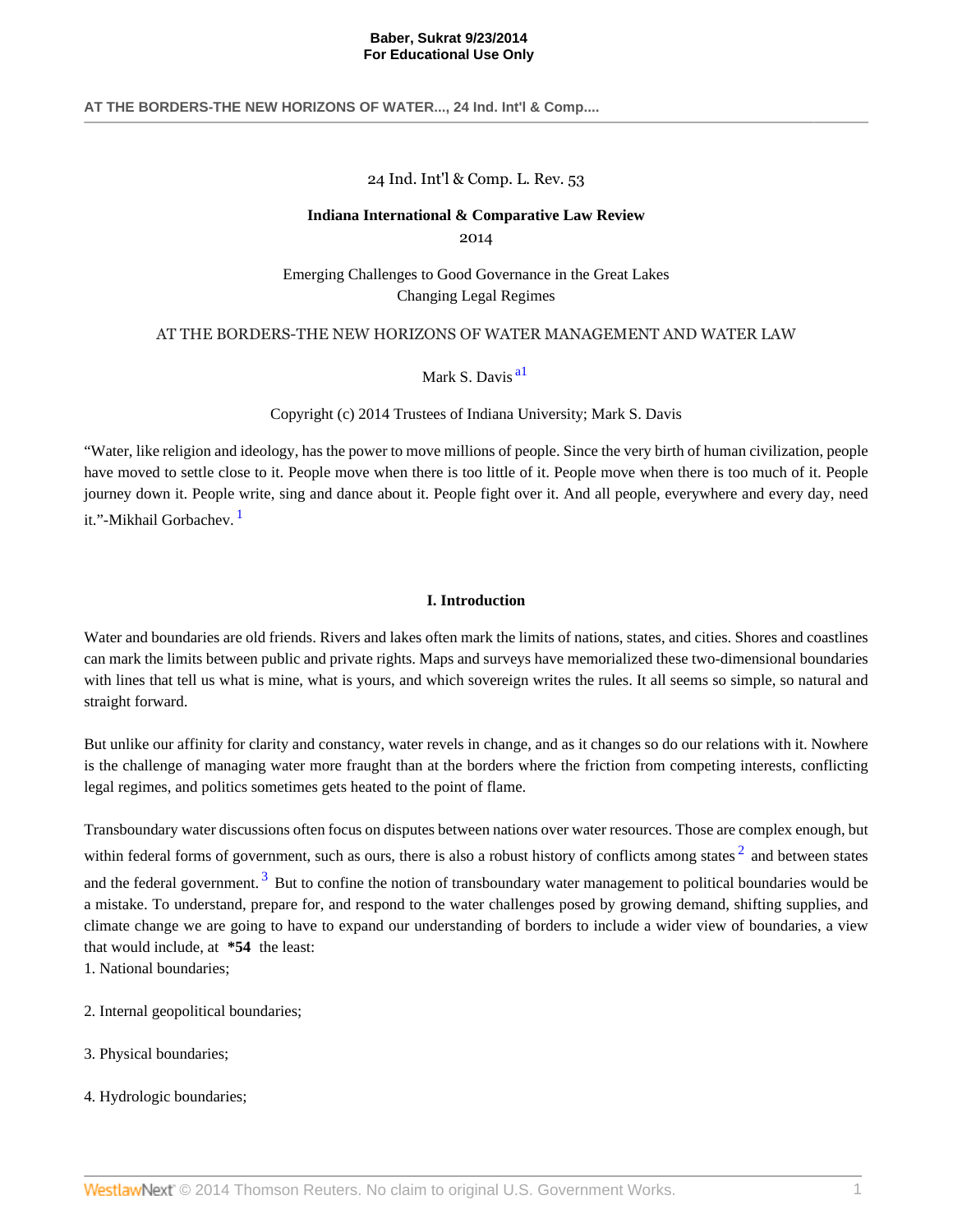# **AT THE BORDERS-THE NEW HORIZONS OF WATER..., 24 Ind. Int'l & Comp....**

- 5. Ecologic boundaries;
- 6. Legal boundaries;
- 7. Cultural boundaries;
- 8. Economic boundaries;
- 9. Professional boundaries;
- 10. Boundaries between what we know and don't know; and

11. Boundaries between our "unshakable" beliefs and those beliefs we are willing to challenge.

<span id="page-1-0"></span>While this list, which will be revisited later, may appear daunting, even confounding, it in fact paints a fair picture of the issues and challenges facing those working to develop more comprehensive and dynamic approaches to water management.<sup>[4](#page-6-4)</sup> The intractable pace and disappointing results of many of those efforts is in large part a function of the fact that our current approaches to planning for and managing water are ill equipped to even acknowledge that all of those boundaries exist, much less deal with them.

Water and law are not natural fits. Water is dynamic, shaping and life-giving. Water law is basically about continuity, predictability, and controlling freshwater so it can be used to some property owner's or community's advantage. Water naturally ignores definitional distinctions between flowing waters, navigable waters, groundwater, coastal waters and seas. But water law traditionally is very much about those things. Driven by scarcity and the growing awareness of the connections between the sustainability of ecosystems and human societies, water management is being driven to a more comprehensive style of management. Water law and policy are being dragged along, watershed by watershed, river by river, state by state (in the United States at least), and fight by fight.

As long as water law is on the trailing edge of the water knife there is no reason to expect any better outcomes. Indeed, there is really no such thing as "water law." More accurately, it is a label that covers a smattering of state, federal, and tribal laws. It covers private and public rights and duties. It spills into admiralty and environmental law and has roots that run deep into common and civil law traditions.

**\*55** Where its roots do not run is into hydrology, climatology, ecology, economic efficiency, and social justice-the very fields that increasingly demark the boundaries of water management-and conflict.

Plainly, something has to change. We can either hope that somehow, sovereign states, people, climates, and ecosystems will adapt themselves to the architecture of current law, or we can begin to reshape our water laws and policies to reflect the realities of water systems and fundamental human and ecologic needs. It will not be easy, but we must act now if society wishes to truly manage water rather than be managed by the effects of shortages or sudden floods.

# **II. Point of Departure-Current Water Law in the United States**

Water law in the United States deals mainly with who may use surface water or ground water, and for what purpose. Whether cast under the banner of riparian rights, prior appropriation, the rule of capture, or correlative rights, traditional water law is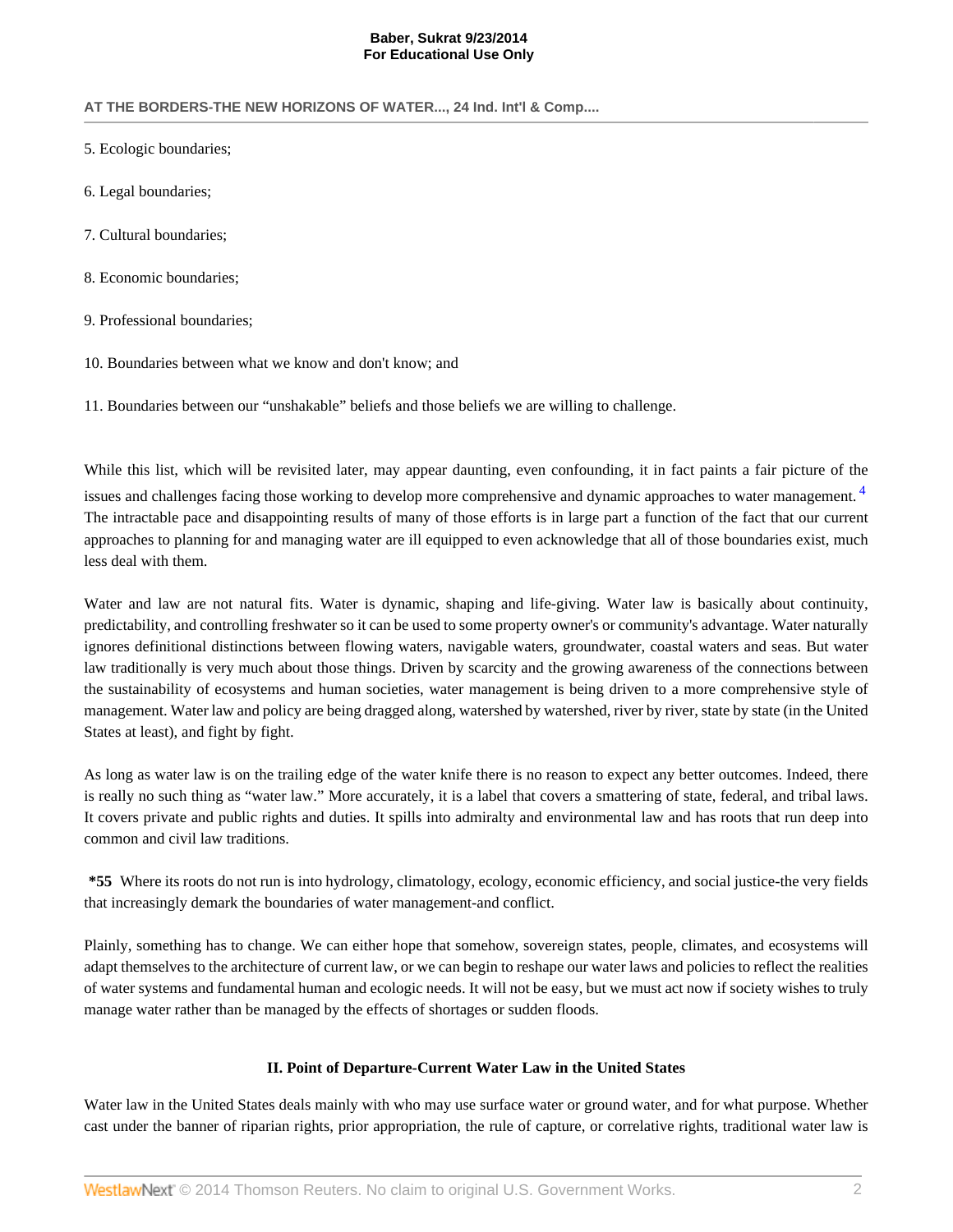# **AT THE BORDERS-THE NEW HORIZONS OF WATER..., 24 Ind. Int'l & Comp....**

not so much about water as it is about the use and development of land. <sup>[5](#page-6-5)</sup> Developed in fits and starts and on a state-by-state basis, water law traditionally had little or no grounding in hydrological or ecological concepts. At a time when populations were smaller, technology was more limited, and our understanding of the broader values of water was less developed, it may not have mattered. Today it does. Water conflicts that were once primarily local are increasingly regional and international. <sup>[6](#page-6-6)</sup> Conflicts that were once entirely focused on competing land uses now include environmental and cultural dimensions. Conflicts over what were once perceived to be presumptively unlimited, static water resources are now being shaped by fundamental uncertainties about stream flows and aquifer sustainability.<sup>[7](#page-6-7)</sup> And water resources that were long believed to be solely the subject of state laws are now also seen \*56 as articles of commerce subject to the Commerce Clause of the US Constitution, <sup>[8](#page-6-8)</sup> or are being managed via multi-state compacts pursuant to the Compact Clause  $9$  of the Constitution or federal water project authorizations.

#### <span id="page-2-5"></span><span id="page-2-4"></span><span id="page-2-3"></span><span id="page-2-2"></span><span id="page-2-1"></span><span id="page-2-0"></span>**III. The Boundaries of Water Stewardship**

Managing water is no simple matter because there is nothing else like it on earth or in our legal traditions. Water is essential to life and commerce. It can simultaneously be a commodity and void of ownership. It can determine the value of property rights while not being property itself. It is culturally venerated and feared. It links and separates and for many purposes has no substitutes. As noted earlier, when there were fewer of us and our freshwater resources were more abundant, we could get away with approaches to managing water that were narrowly focused, myopic, and aimed at showing water who was boss. Whatever justification may have existed to justify that approach, it is fading fast.  $\frac{10}{2}$  $\frac{10}{2}$  $\frac{10}{2}$ 

The importance of water to each of us is of course obvious and nothing new. But the world we live in is increasingly dominated by agencies and institutions that pursue narrow objectives and is a place where water is more an instrumentality to be exploited or a bother to be eliminated. Being creatures of law and politics, these entities often exist apart from our communities, values, and aspirations. Accountable to their missions, members, or shareholders, these increasingly global organizations have made possible the development and exploitation of water resources on a scale unknown in our history. <sup>[11](#page-6-11)</sup> They are exquisitely good at what they do, but not nearly as good at learning things that are not central to growing their businesses. Sustainability and comprehensive management are rarely their business.

<span id="page-2-7"></span>Even when water presents barriers to growth, it is almost invariably **\*57** met by "can do" commitments to find more water, somewhere, somehow.  $12$  The increasingly certain fact that there is not enough freshwater available for all the people and uses in all the places we have chosen (or been forced) to settle has not been seen as cause for thoughtful comprehensive planning and management, at least not on a scale commensurate with the problem. On the contrary we are witnessing a growing scramble for water, a competition that pits those without water against those with it, those with wealth and power against those without it, and those who see water as a commodity against those who see it primarily as a sustainer of nature, culture, and communities. Increasingly, this competition is pushing us to new tensions and conflicts along water's four boundaries.

#### <span id="page-2-8"></span><span id="page-2-6"></span>**IV. The Four Boundaries of Water**

Earlier I listed eleven factors that need to be considered when defining the boundaries of water stewardship. To give them a perhaps more useful context, they can be broken into four general boundary categories.

# **A. Political and Legal Boundaries-Sovereign Boundaries (National, State, Local, Tribal) [13](#page-7-0)**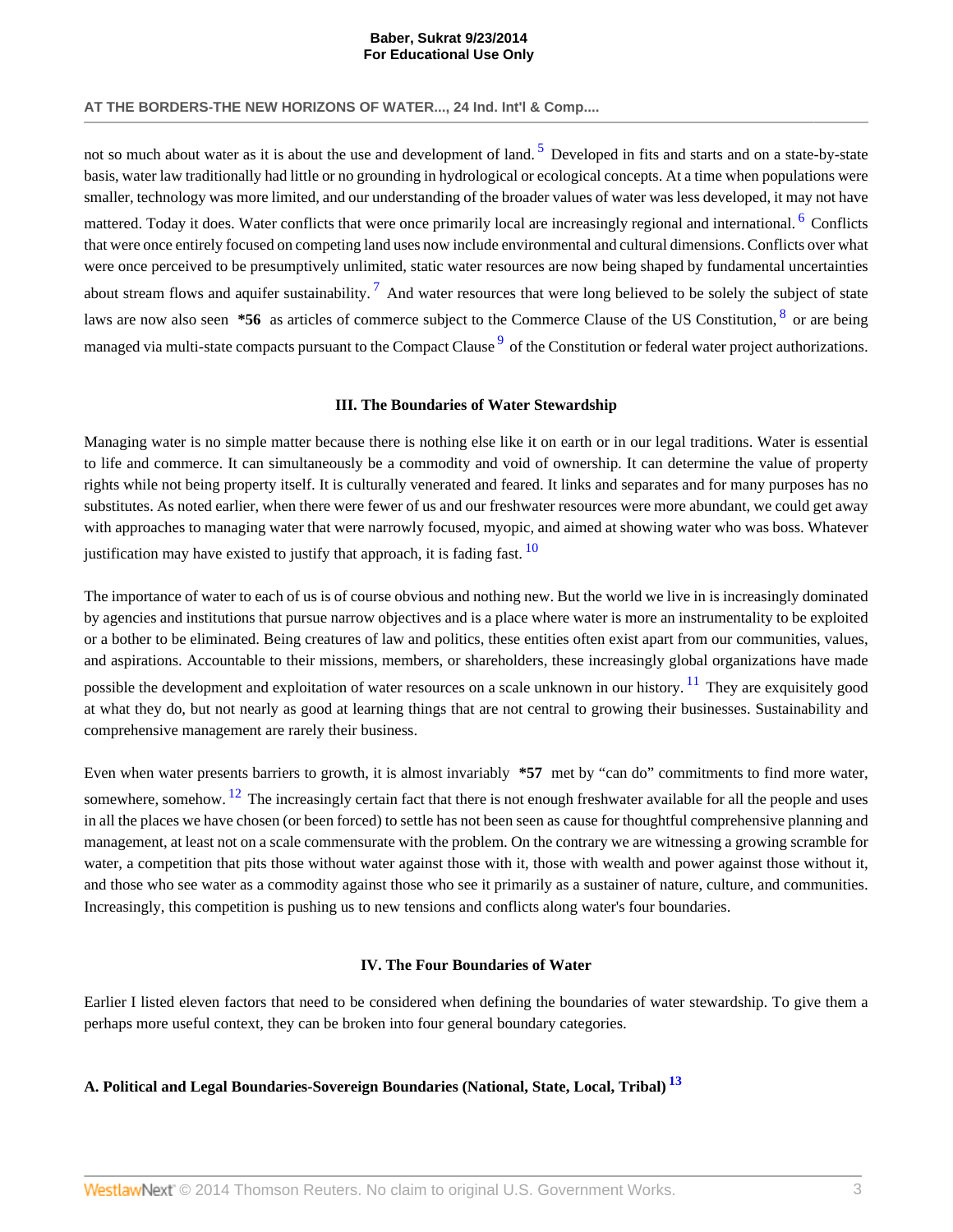# **AT THE BORDERS-THE NEW HORIZONS OF WATER..., 24 Ind. Int'l & Comp....**

The lines and names we put on maps tell us much about water management. They tell us where national, state, and local boundaries lie, and where sovereign powers reside, at least in part. But they are only manifestations of the actual boundaries, which are creatures of law and the political and legal systems that create and maintain them. These are the boundaries most commonly thought of when the term "transboundary" is used. From nation to nation, nation to state, state to state, tribe to state, sovereign to property owner, and property owner to property owner, the boundaries between the rights and obligations of various actors mark the friction zones that sometimes flare into legal or intergovernmental conflicts. In 2012 alone, the Pacific Institute documented thirty-one "water conflicts" around the world. [14](#page-7-1)

<span id="page-3-0"></span>These boundaries do more than mark the bounds of sovereignty. They also mark the boundaries of legal systems that define rights and duties with **\*58** respect to water. These legal systems define waters and water rights in terms that distinguish between surface and subsurface water, lakes and flowing water, water that is navigable and nonnavigable, water that is capable of ownership or not, and so on. A single river or lake can be defined and regulated in a host of different and conflicting ways depending on the jurisdictions it touches. By way of illustration, any truly comprehensive attempt to manage the waters of the Mississippi River would have to include two nations, two Canadian provinces, thirty one states, and a variety of tribes, each with its own set of laws, policies, and priorities which themselves can be dizzyingly balkanized. As messy as boundary disputes of this sort can be, they are the types we are most accustomed to dealing with through diplomacy, legal action, legislation, or, in extreme cases, saber rattling.

# **B. Physical Boundaries-Geologic, Geographic, Hydrologic and Ecologic**

<span id="page-3-3"></span><span id="page-3-2"></span><span id="page-3-1"></span>Sir Francis Bacon famously noted that, "[n]ature to be commanded must be obeyed,"  $^{15}$  $^{15}$  $^{15}$  proving that he was both extremely wise and that he knew nothing about the future of water law. In nature, water works with plants, rocks, soils, and geophysics to build dynamic landscapes and water sheds. We can name, use, and alter water but it ultimately does not take well to being tamed. <sup>[16](#page-7-3)</sup> Yet still we persist in ignoring or defying the physical aspects of water, failing to recognize that the banks of rivers do not define rivers, but flood plains and watersheds define them-and they change. We continue to argue over the legal definitions of navigable waters and water of the United States as if writing a wetland, stream, lake, bog, or aquifer out of our legal landscape takes them out of the physical one in which we actually live.  $17$  The failure to see and respect these boundaries has bitten us time and again, from Johnstown to the great Mississippi River flood of 1927, from the great Dust Bowl to the current spreading collapse of the High Plains Aquifer, [18](#page-7-5) and from Hurricane Katrina to Hurricane Sandy, **\*59** which alerted us to the fact that New York City and New Orleans are both below sea level cities, albeit in different ways. John Wesley Powell's warning after the Johnstown Flood holds even truer today: "Modern industries are handling the forces of nature on a stupendous scale. . . . Woe to the people who trust these powers to the hands of fools! Then wealth is destroyed, homes are overwhelmed, and loved ones killed."<sup>[19](#page-7-6)</sup>

<span id="page-3-6"></span><span id="page-3-5"></span><span id="page-3-4"></span>Where Powell was looking at an industrializing country, we are in a different place today, one that has moved well beyond the scale of human activity he could foresee. To be fair, we have learned and applied some important lessons along the way. But it is only a matter of degree. Where he was concerned with the risks posed by localized projects, (which is still a concern  $20$ ) we are now facing systemic water challenges. We have built cities in places with no rivers and finite ground water, and still expect them to grow. We have crowded our coasts and now face rising seas and threats to drinking water supplies.

These risks and challenges will not go away even if we commune perfectly with nature. To live is to live at risk. But by more fully acknowledging the comprehensive and dynamic nature of the physical aspects of our water environment and the borders between it and us, we can more honestly assess and live with the risk. There is evidence that that is beginning to happen. Prior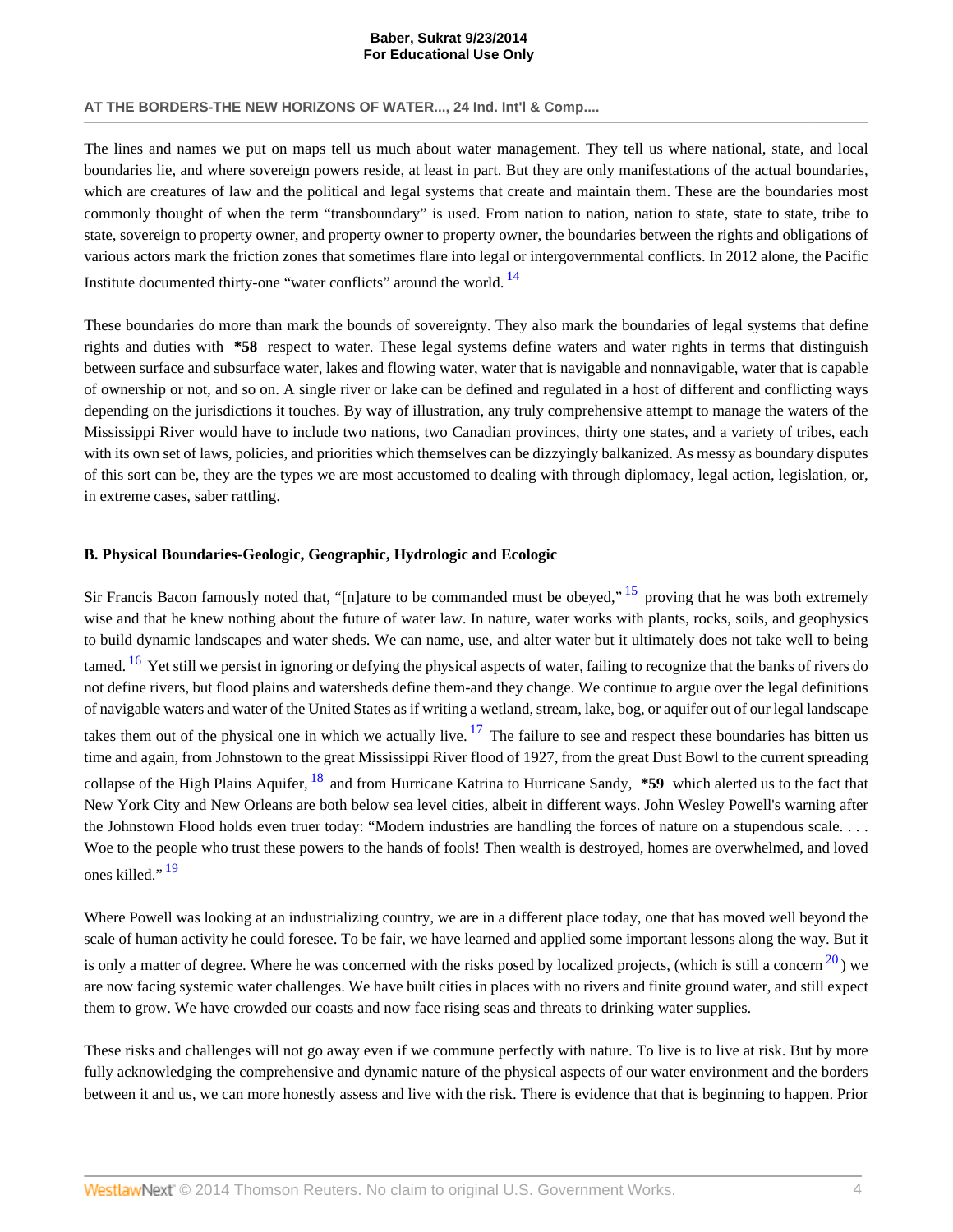**AT THE BORDERS-THE NEW HORIZONS OF WATER..., 24 Ind. Int'l & Comp....**

<span id="page-4-0"></span>to Hurricane Katrina, the U.S. Army Corps of Engineers built flood protection levees; today they build flood risk reduction systems.  $2<sup>1</sup>$  It is a start.

# **C. Cultural and Economic Boundaries-Social, Economic, Professional**

Our relationships with water may play out through legal structures and be ultimately defined by water's physical boundaries, but at its heart, our relationships with water are shaped by cultural and economic forces. The reason is straightforward: we do not manage things without a reason. There are reasons we live near water, celebrate water, pollute water, and **\*60** write laws to govern water use. There are also reasons why water is relatively more abundant and clean where there is wealth or stringent laws to protect water resources. Those reasons are found in our cultural and economic values and priorities. Because water is both a biologic and an economic necessity, it poses stewardship challenges unlike those of any other substance on earth. This has given water a unique place in our cultures, economies, and laws; a place shot through with difficult, if not irreconcilable, public policies that have made water the non-commodity commodity.

The space between water as something with a price and something priceless marks a boundary that is one of the most difficult concepts confronting water managers. On the one hand, there are compelling arguments to be made for sending water to wherever there is sufficient demand to pay for it. On the other hand, there are arguments rooted in nationalism, social justice, environmental stewardship, cultural identity, and spiritual well-being that are just as compelling and often more deeply ingrained than market forces.

Those are hard nuts to crack, and it does not help that modern society increasingly opts to entrust the nut cracking to various professionals by charging them to develop comprehensive plans, watershed commissions, multistate compacts, and international treaties. This is not a criticism of that approach, but rather a recognition of the fact that those professions bring their own cultures and professional boundaries with them. Asking an engineer to manage water for ecologic purposes is a tall order. Asking a lawyer to design cost-effective water infrastructure is trouble in the making. Asking an ecologist or biologist to explain the legal landscape of rights, duties, and jurisdictions is a reach. These professionals are all important, but they usually play discrete roles and serve disparate interests. The boundaries between professions and professionals can be managed, but not if they are unacknowledged.

<span id="page-4-2"></span><span id="page-4-1"></span>How any particular water dispute will be resolved is hard to say. What is not hard to predict is that water conflicts are increasingly not going to be resolved purely on utilitarian or economic terms. The moral dimension of water is taking on greater importance. The utilitarianism of those such as William Muholland  $22$  is now weighed against the absolute truth that water is a human right [23](#page-7-10) and is balanced against the needs of the **\*61** environment. In some ways we may be witnessing the emergence of a "land (and water)" ethic as called for by Aldo Leopold in his 1949 classic, A Sand County Almanac.  $^{24}$  $^{24}$  $^{24}$ 

# <span id="page-4-3"></span>**D. Knowledge Boundaries**

Almost everything we have ever done in the realm of water management is a function of two things: what we knew (or thought we knew), about water at some point in time, and the presumptions we employed when faced with uncertainty. The boundaries between knowledge, belief, and ignorance are as fundamental as national boundaries where water stewardship is concerned. Regardless of what legal regime a state or nation employs-riparianism, prior appropriation, the rule of capture, or another-it is rooted in a sense of what was known or believed about water at some point. Knowledge, like water, is dynamic and ever changing.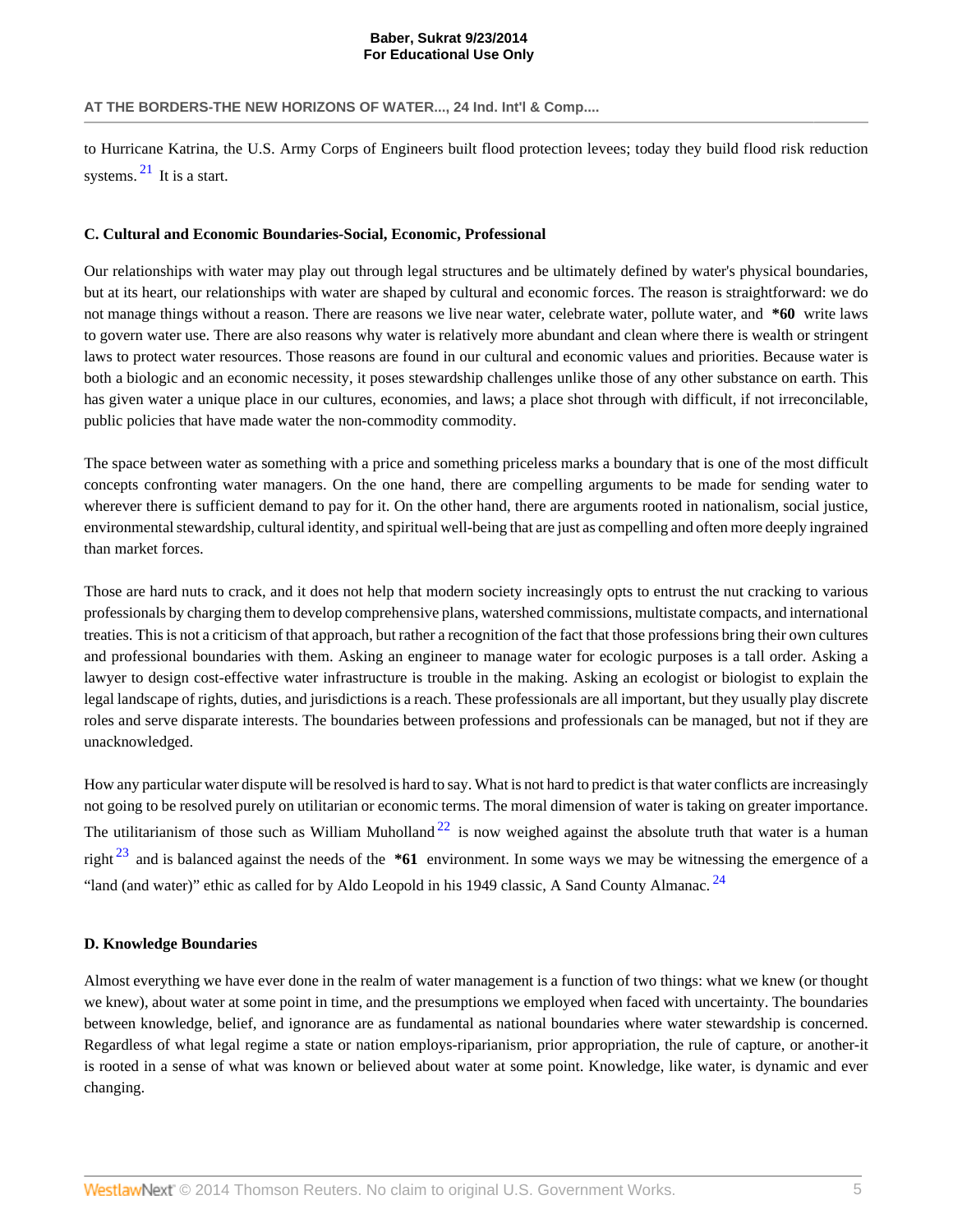# **AT THE BORDERS-THE NEW HORIZONS OF WATER..., 24 Ind. Int'l & Comp....**

<span id="page-5-2"></span><span id="page-5-1"></span><span id="page-5-0"></span>The same is not true of the laws, property rights, programs, and infrastructure that we have created to handle the myriad aspects of water. The Colorado Compact is based on a water budget that turns out to be off by more than 1.5 million acre feet per year. <sup>[25](#page-7-12)</sup> Hurricane protection flood walls built around New Orleans to withstand the "most severe meteorological conditions" reasonably characteristic in the region,"  $^{26}$  $^{26}$  $^{26}$  based on 1950s hurricane science,  $^{27}$  $^{27}$  $^{27}$  were shredded by Hurricane Katrina, a storm we had already come to know was not uncharacteristically severe. The effects of climate change and sea level rise currently are challenging our previous knowledge about water and our relations with it. So far, very few rights, duties, laws, or projects have changed to reflect this increasing **\*62** knowledge.<sup>[28](#page-8-2)</sup>

<span id="page-5-3"></span>Since knowledge is rarely perfect and more infrequently stays perfect, the presumptions that guide our actions in the case of uncertainty or ignorance assume positions of extreme importance. In the history of American water resource management, the trend has been to allow greater water use until and unless it produces demonstrable harm. Whether couched in terms of "reasonable use," "waste," "beneficial use," or the "rule of capture," we have pursued a course of action that favors the use and exploitation of water resources to encourage economic and geographic growth. The results have been spectacular when viewed through the lens of those goals and a century time-scale. But those benefits are permanent and often have come at a cost borne by the environment or later generations.

Presumptions that unutilized water is wasted and that our growth and prosperity can transcend environmental constraints may be problematic, but are not ubiquitous. Countervailing pressures from land use laws, environmental laws, and background legal principles, such as the public trust doctrine, can override, and sometimes have overridden, the utilitarian tendencies of traditional water law. But the presumption that things will somehow work out and that there is enough time for relatively painless adaptation is pervasive and increasingly doubtful. Time and options are already running short for a growing number of communities. We may find comfort in our beliefs, level of knowledge, and presumptions, but when they become a boundary against reality, our sustainability comes starkly into question.

# <span id="page-5-4"></span>**V. Conclusion**

Water management is the art of balancing uses against availability. In the absence of competing demands or limited availability, the issue of management never really arises. The converse is also true, as the greater the competition and the more scarce the resource, the greater the need for management. And the type of management that is increasingly needed is conflict resolution, as opposed to the more traditional ministerial tasks of delivering water and processing wastewater.

**\*63** Transboundary conflicts over water between nations and states are nothing new. What is new is the frequency and seriousness of these conflicts and their increasingly complex and compelling array of geographic, ecologic, cultural, informational, and legal factors that present their own boundaries. A fight about water is almost always about much more than water. Culture, pride, strategic or personal advantage, tradition, morality, the limits of our knowledge, and the firmness of our beliefs are assuming dimensions of importance that we have not seen before. Try as we might to teach, practice, or manage through something called "water law" as though it is a distinct body of law, we will fail because it is not. Indeed, water conflicts are increasingly less about law than about equity, "human rights," and power.

There is no road map through these trans-boundary thickets, but there are reasons for hope. First, because of necessity we are getting better at understanding the comprehensive nature of water and working with it on larger scales. Second, there is an inevitable aspect of water that sooner or later focuses our attention on the realities of both its values and risks. Benjamin Franklin's observation that "[w]hen the [w]ell's dry, we know the [w]orth of [[w]ater,"  $^{29}$  $^{29}$  $^{29}$  holds true today; only today, we have a lot more riding on those wells.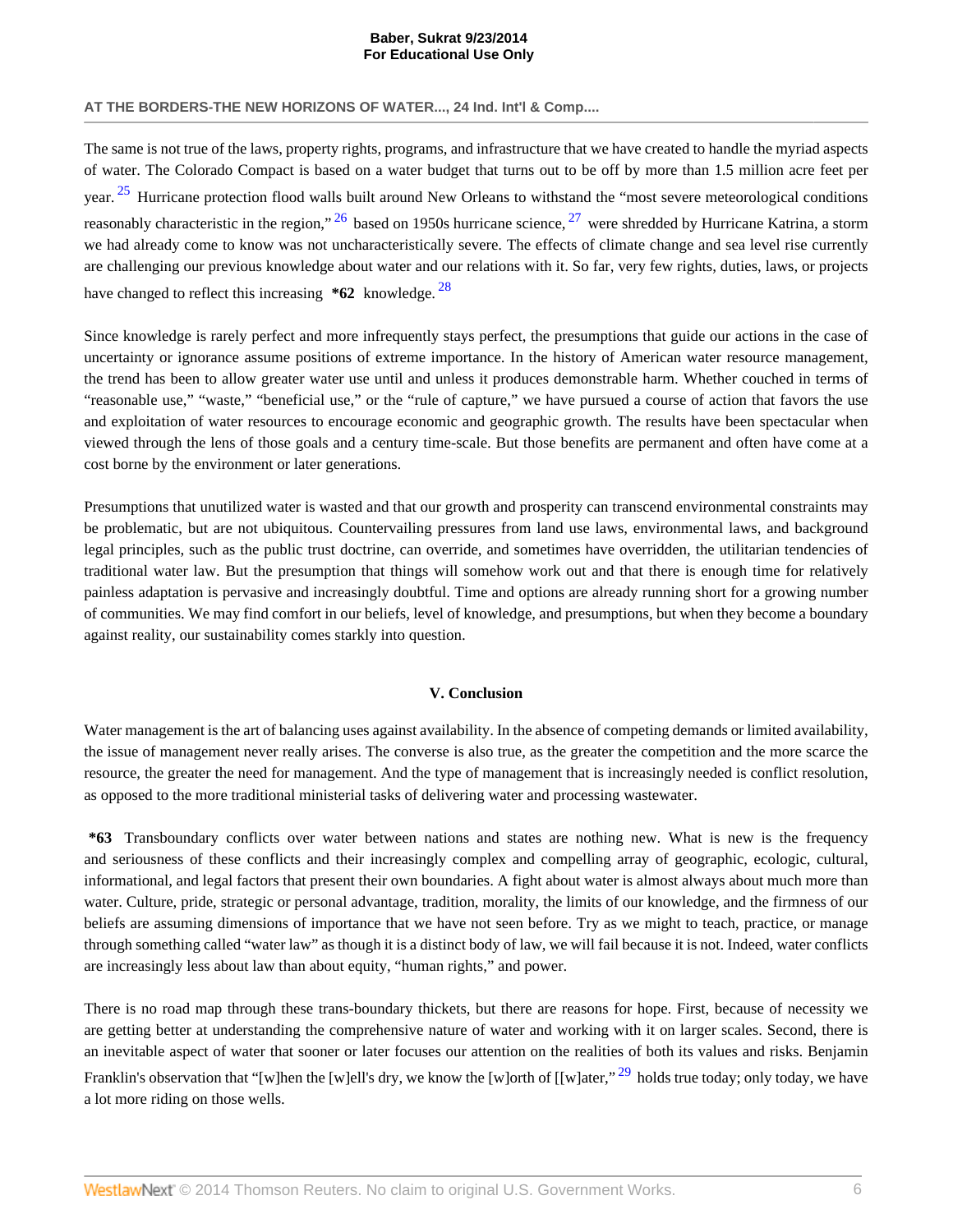# **AT THE BORDERS-THE NEW HORIZONS OF WATER..., 24 Ind. Int'l & Comp....**

Finally, the growing recognition that access to water is a fundamental human right, and that human society is not divorced from nature is beginning to forge a new foundation for water management-a land and water ethic, an ethic that can serve as a bridge across the many boundaries challenging water managers and advocates today. Leopold may yet have his day.

# Footnotes

- <span id="page-6-0"></span>[a1](#page-0-0) Senior Research Fellow, Tulane Law School and Director of the Tulane Institute on Water Resources Law and Policy.
- <span id="page-6-1"></span>[1](#page-0-1) Mikhail Gorbachev, Foreword to Peter Swanson, Water: The Drop of Life  $7$  (2001).
- <span id="page-6-2"></span>[2](#page-0-2) See, e.g., [Ariz. v. Cal., 373 U.S. 546 \(1963\);](http://www.westlaw.com/Link/Document/FullText?findType=Y&serNum=1963104966&pubNum=0000780&originationContext=document&vr=3.0&rs=cblt1.0&transitionType=DocumentItem&contextData=(sc.Search)) Tex. v. [N.M., 462 U.S. 554 \(1983\);](http://www.westlaw.com/Link/Document/FullText?findType=Y&serNum=1983128639&pubNum=0000780&originationContext=document&vr=3.0&rs=cblt1.0&transitionType=DocumentItem&contextData=(sc.Search)) [Conn. v. Mass., 282 U.S. 660 \(1931\);](http://www.westlaw.com/Link/Document/FullText?findType=Y&serNum=1931123939&pubNum=0000780&originationContext=document&vr=3.0&rs=cblt1.0&transitionType=DocumentItem&contextData=(sc.Search)) [Tarrant v.](http://www.westlaw.com/Link/Document/FullText?findType=Y&serNum=2030717667&pubNum=0000708&originationContext=document&vr=3.0&rs=cblt1.0&transitionType=DocumentItem&contextData=(sc.Search)) [Herrmann, 133 S.Ct. 2120 \(2013\)](http://www.westlaw.com/Link/Document/FullText?findType=Y&serNum=2030717667&pubNum=0000708&originationContext=document&vr=3.0&rs=cblt1.0&transitionType=DocumentItem&contextData=(sc.Search)).
- <span id="page-6-3"></span>[3](#page-0-3) See, e.g., [United States v. Cal., 332 U.S. 19, 38-39 \(1947\)](http://www.westlaw.com/Link/Document/FullText?findType=Y&serNum=1947117398&pubNum=0000780&fi=co_pp_sp_780_38&originationContext=document&vr=3.0&rs=cblt1.0&transitionType=DocumentItem&contextData=(sc.Search)#co_pp_sp_780_38); [United States v. La., 339 U.S. 699 \(1950\).](http://www.westlaw.com/Link/Document/FullText?findType=Y&serNum=1950119809&pubNum=0000780&originationContext=document&vr=3.0&rs=cblt1.0&transitionType=DocumentItem&contextData=(sc.Search))
- <span id="page-6-4"></span>[4](#page-1-0) Examples of programs facing such issues and challenges include the state and federal programs to restore ecologic sustainability to the Everglades, Coastal Louisiana, and the San Francisco Bay Delta. See U.S. Commission on Ocean Policy, An Ocean Blueprint for the 21st Century 172-75 (2004), archived at http://perma.cc/TA9G-6ZYD.
- <span id="page-6-5"></span>[5](#page-2-0) It is beyond the scope of this Article to explain the history and nature of these doctrines. Readers interested in learning more about them can consult any number of treatises and case books. See, e.g., Robert Beck et al., Waters and Water Rights (3d ed. 2012); Robert Abrams et al., Legal Control of Water Resources (5th ed. 2012).
- <span id="page-6-6"></span>[6](#page-2-1) See, e.g., [Tarrant, 133 S.Ct. 2120](http://www.westlaw.com/Link/Document/FullText?findType=Y&serNum=2030717667&pubNum=0000708&originationContext=document&vr=3.0&rs=cblt1.0&transitionType=DocumentItem&contextData=(sc.Search)) (dealing with the waters in the Red River watershed which were the subject of a multistate compact between Texas, Oklahoma, Arkansas, and Louisiana). Another example is the long standing dispute between Alabama, Florida, and Georgia over the Apalachicola, Chattahoochee, and Flint Rivers. See David Alderstein, Governor: Florida Will Sue Georgia Over Water, The News Herald, http:// www.newsherald.com/news/government/governor-florida-will-sue-georgia-over-water-1.186138 (Aug. 13, 2013, archived at http://perma.cc/3J5L-3BNU).
- <span id="page-6-7"></span>[7](#page-2-2) See [Tarrant, 133 S.Ct. 2120;](http://www.westlaw.com/Link/Document/FullText?findType=Y&serNum=2030717667&pubNum=0000708&originationContext=document&vr=3.0&rs=cblt1.0&transitionType=DocumentItem&contextData=(sc.Search)) see also U.S. Dept. of the Interior, Bureau of Reclamation, Reclamation: Managing Water in the West-Colorado River Basin Supply and Demand Study (2012), archived at http://perma.cc/LL6Y-8FYJ (noting the growing uncertainty over Colorado River management driven by significant reductions in flows and precipitation).
- <span id="page-6-8"></span>[8](#page-2-3) See [Sporhase v Neb., 458 U.S. 941 \(1982\).](http://www.westlaw.com/Link/Document/FullText?findType=Y&serNum=1982130121&pubNum=0000780&originationContext=document&vr=3.0&rs=cblt1.0&transitionType=DocumentItem&contextData=(sc.Search))
- <span id="page-6-9"></span>[9](#page-2-4) [U.S. Const. art. I, § 10, cl. 3.](http://www.westlaw.com/Link/Document/FullText?findType=L&pubNum=1000583&cite=USCOARTIS10CL3&originatingDoc=Id23509c3e19311e398db8b09b4f043e0&refType=LQ&originationContext=document&vr=3.0&rs=cblt1.0&transitionType=DocumentItem&contextData=(sc.Search))
- <span id="page-6-10"></span>[10](#page-2-5) See William Sarni, Corporate Water Strategies, 3-4 (2011) (noting the shift from managing water as a largely limitless resource to one driven by sustainability concerns).
- <span id="page-6-11"></span>[11](#page-2-6) An example in the international arena is the North American Free Trade Agreement (NAFTA) which has spawned concerns that bulk water transfers to the United States could be required by the Treaty, particularly via the Security and Prosperity Partnership created in 2005 that some have criticized as being dominated by business interests. See Steven Leahy, Canada Losing Water Through NAFTA, Inter Press Service (Sept. 23, 2007), http:// www.ipsnews.net/2007/09/canada-losing-water-through-nafta/ (archived at http:// perma.cc/N57S-P5DX). A more recent analysis has concluded that those fears are not without some basis, noting that Canada is not currently obligated to export water in bulk under NAFTA. See Victoria Coffin et al., Our Water and Nafta 1 (2011), archived at http://perma.cc/H4LQ-Y93D.
- <span id="page-6-12"></span>[12](#page-2-7) See, e.g., Nate Blakeslee, Drawing Straws, Texas Monthly, http:// trinitywaters.org/press-room/drawing-straws/ (July 1, 2012, archived at http:// perma.cc/5C5X-DDXU).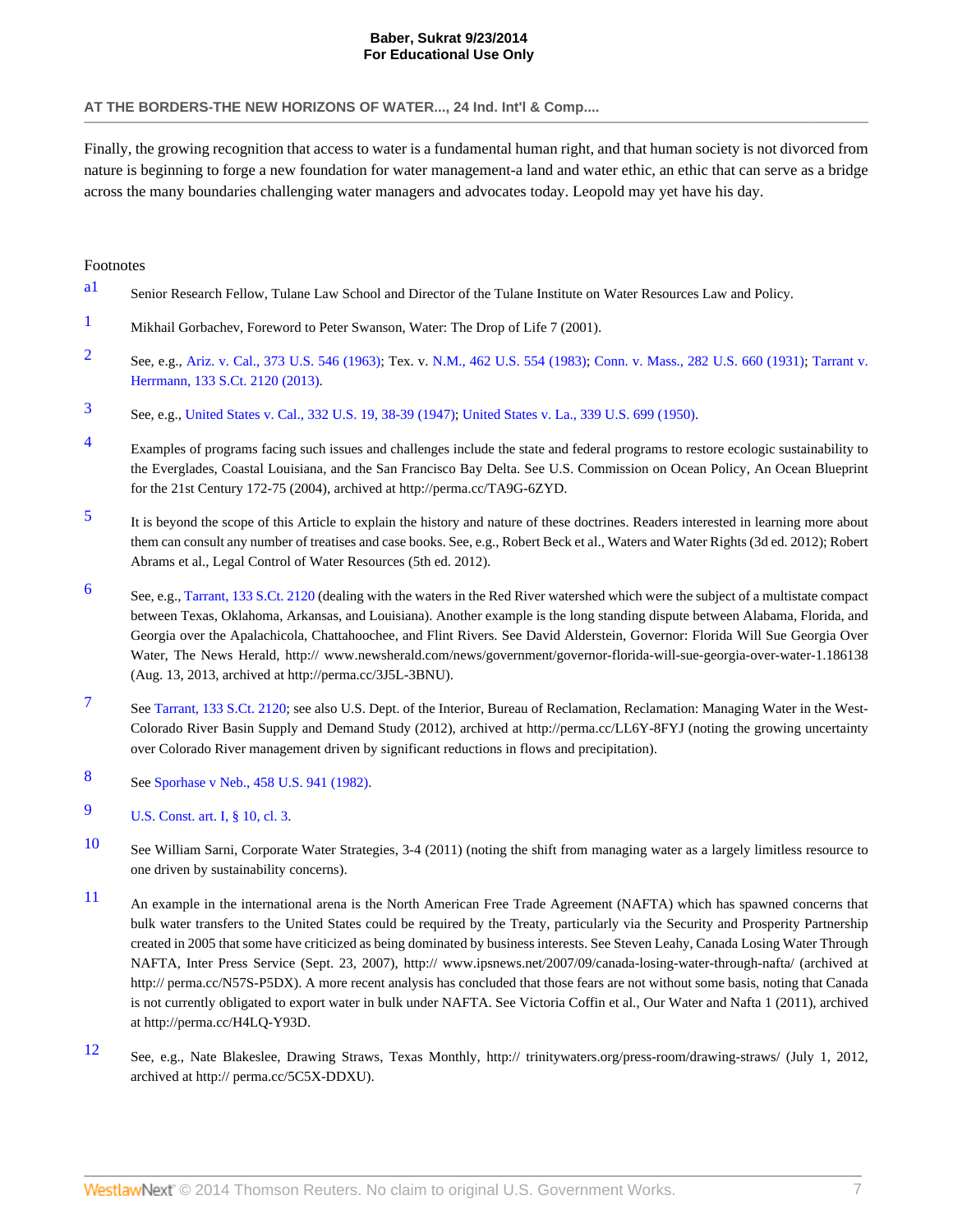# **AT THE BORDERS-THE NEW HORIZONS OF WATER..., 24 Ind. Int'l & Comp....**

- <span id="page-7-0"></span>[13](#page-2-8) A good sampling of the scale of political transboundary water disputes and the issues they present can be found in the proceedings of such events as World Water Week in Stockholm. See Stockholm International Water Institute, Abstract Volume: World Water Week in Stockholm 12 (2006) archived at http://perma.cc/3SR-VF9W.
- <span id="page-7-1"></span>[14](#page-3-0) Water Conflict Chronology List, Pacific Institute, http://www.worldwater.org/conflict/list/ (last visited Dec. 20, 2013, archived at http://perma.cc/528F-5CH3).
- <span id="page-7-2"></span>[15](#page-3-1) Sir Francis Bacon, Novum Organum 157 (1620), archived at http:// perma.cc/4S4W-N8F4 (alteration added).
- <span id="page-7-3"></span>[16](#page-3-2) Mark Twain more colorfully made this point in Life on the Mississippi, commenting that "[t]en thousand River Commissions, with the mines of the world at their back, cannot tame that lawless stream . . . ." Mark Twain, Life on the Mississippi, ch. XXVIII (1896), archived at http:// perma.cc/ZE4Y-FX7Q.
- <span id="page-7-4"></span>[17](#page-3-3) See, e.g., [Raponos v. United States, 547 U.S. 715 \(2006\);](http://www.westlaw.com/Link/Document/FullText?findType=Y&serNum=2009382759&pubNum=0000780&originationContext=document&vr=3.0&rs=cblt1.0&transitionType=DocumentItem&contextData=(sc.Search)) see also H.R. 1330, 104th Cong. (1995), archived at http://perma.cc/6VBV-P3EN (outlining the Comprehensive Wetlands Conservation and Management Act, introduced March 12, 1991 (not enacted) to legislatively define and categorize wetlands).
- <span id="page-7-5"></span>[18](#page-3-4) See, e.g., Leonard F. Konikow, Groundwater Depletion in the United States (1900 - 2008): U.S. Geological Survey Scientific Investigations Report 2013-5079 (2013), archived at http://perma.cc/8WWL-BJJA; see also Suzanne Goldenberg, A Texan Tragedy: Ample Oil, No Water, The Guardian, http:// www.theguardian.com/environment/2013/aug/11/texas-tragedy-ample-oil-no-water (Aug. 11, 2013, archived at http://perma.cc/4ES6-W53G).
- <span id="page-7-6"></span>[19](#page-3-5) John Wesley Powell, The Lesson of Conemaugh, 149 The North American Review 150, 156 (1889), archived at http:// perma.cc/8SQ6-U6SR.
- <span id="page-7-7"></span> $20$  The ongoing vulnerability of the levees on the Sacramento River, Jacques Descloitres, Flooding After Levee Break in San Joaquin-Sacramento River Delta, California (False Color), Visible Earth, http:// visibleearth.nasa.gov/view.php?id=71323, (Dec. 26, 2013, archived at http:// perma.cc/6YH3-NX2K), and around Florida's Lake Okeechobee, Michael Watkins, 3 Troubling Lake Okeechobee Levee Facts, Hurricane Analytics, http:// www.hurricaneanalytics.com/2013/02/three\_levee\_fact/, (Feb. 26, 2013, archived at http:// perma.cc/K9XC-3SDH), are prime examples of this.
- <span id="page-7-8"></span>[21](#page-4-0) See generally Mark Schleifstein, Upgraded Metro New Orleans Levees Will Greatly Reduce Flooding, Even in 500-year Storms, Nola.com, http:// www.nola.com/hurricane/index.ssf/2013/08/upgrated\_metro\_new\_orleans\_lev.html (Aug. 16, 2013, archived at http://perma.cc/EQ3-E458).
- <span id="page-7-9"></span>[22](#page-4-1) Mulholland was quoted as calling for a dam across the Yosemite River that would flood much of Yosemite National Park in order to, "stop the goddamn waste." Marc Reisner, Cadillac Desert 92 (revised ed., Penguin Books 1993).
- <span id="page-7-10"></span>[23](#page-4-2) This was perhaps most directly articulated by then United Nations Secretary Kofi Annan, who said that "[a]ccess to safe water is a fundamental human need, and, therefore, is a basic human right." See Press Release, United Nations, Access to Safe Water Fundamental Human Need, Basic Human Right. Says Secretary-General in Message on World Water Day, U.N. Press Release SG/ SM/7738 (Mar. 22, 2001, archived at http://perma.cc/TCW3-GTJ8) (alteration added). The legal architecture for framing that right is still emerging, but more information about it can be found through a number of sources, including the Rights to Water and Sanitation website. The Rights to Water and Sanitation, http://www.righttowater.info/ (last visited Dec. 22, 2013, archived at http:// perma.cc/ M8VX-GJGD).
- <span id="page-7-11"></span>[24](#page-4-3) See Aldo Leopold, A Sand County Almanac 167 (1989).
- <span id="page-7-12"></span> $25$  The Colorado River Compact of 1922 which allocated 15 million acre feet per year between the four-state upper basin and the threestate lower basin between the seven basin-states was based on an estimated annual flow of over 16.4 million acre feet per year. In reality, the rate of flow has been closer to 14.3 million acre feet per year. See Barton H. Thompson, Jr. et al., Legal Control of Water Resources 985 (5th ed. 2012) (citing Connie A. Woodhouse, Stephen T. Gray & David T. Meko, Updated Streamflow Reconstructions for the Upper Colorado River Basin, 42 Water Resources Research WO5415 (2006)).